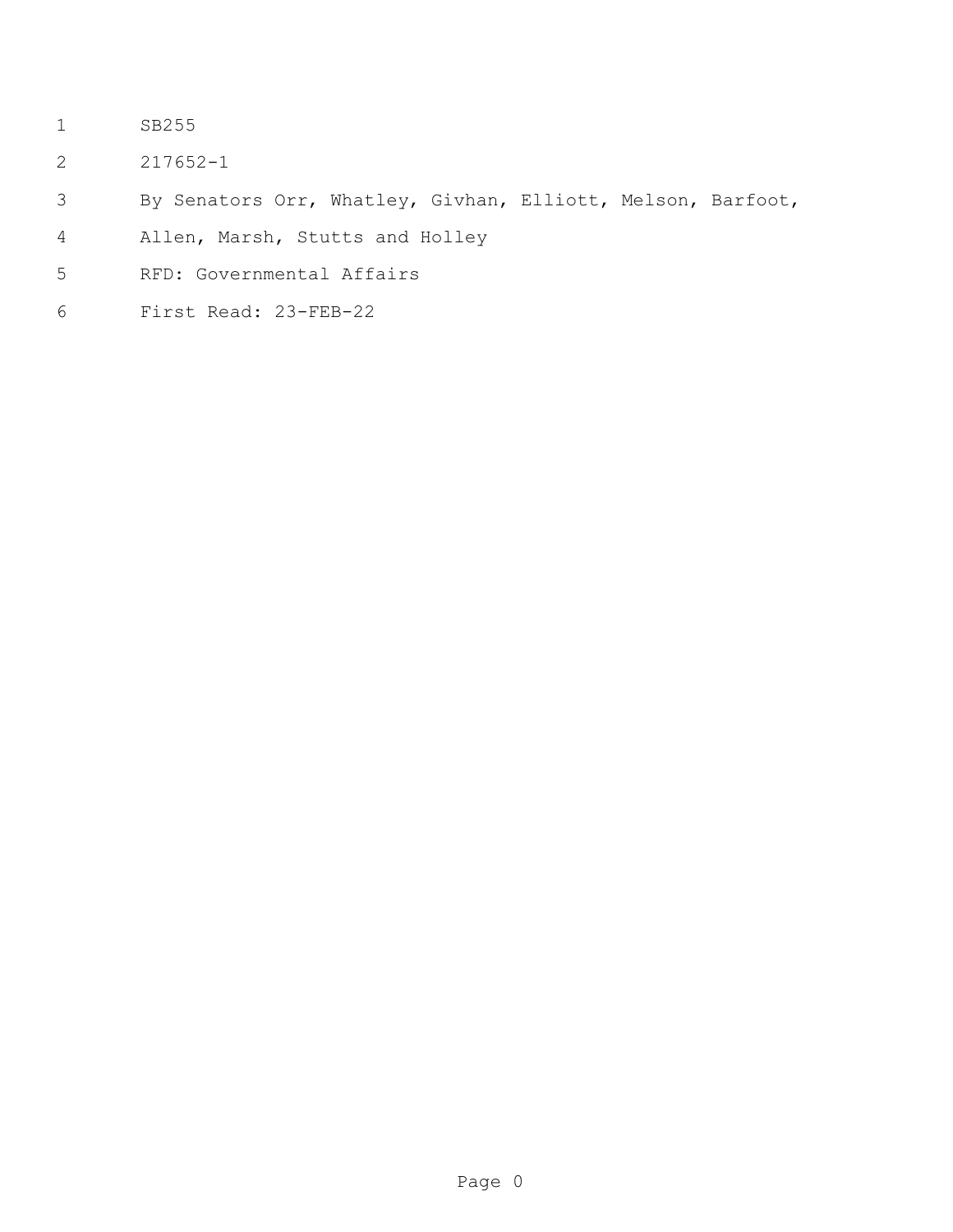217652-1:n:02/15/2022:PMG/bm LSA2022-644 SYNOPSIS: Under existing law the State Health Officer is authorized to take prompt measures to prevent 10 the spread of infectious diseases. 11 This bill would prohibit an emergency rule, 12 order, or other directive issued by the State Health Officer which would restrict, limit, or otherwise burden the conduct of private citizens or businesses from taking effect unless approved by 16 the Governor and a copy is filed with the Office of 17 the Secretary of State. 18 This bill would also make nonsubstantive, technical revisions to update the existing code language to current style. 22 A BILL TO BE ENTITLED 24 AN ACT Relating to the State Health Officer; to amend Sections 22-2-8, Code of Alabama 1975, to require certain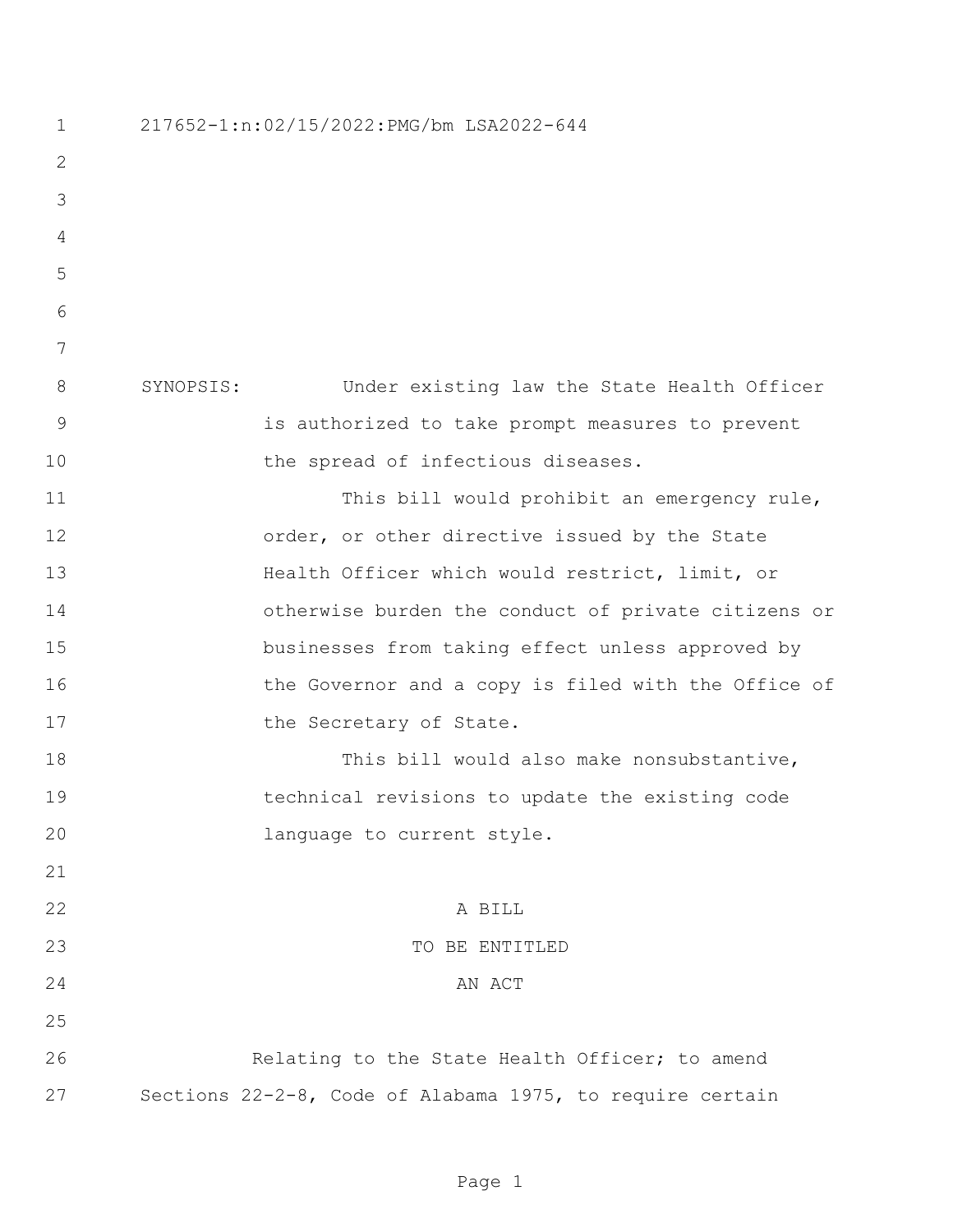emergency rules, orders, or directives issued by the State Health Officer be approved by the Governor and a copy filed with the Secretary of State before the emergency rule, order, or other directive has the full force and effect of law; and to make nonsubstantive, technical revisions to update the existing code language to current style.

BE IT ENACTED BY THE LEGISLATURE OF ALABAMA:

 Section 1. Section 22-2-8, Code of Alabama 1975, is amended to read as follows:

"§22-2-8.

 "(a) The State Committee of Public Health shall elect an executive officer who shall be a physician licensed in the State of Alabama to be known as the State Health Officer and shall fix his or her term of office and salary. The qualifications of this individual shall be determined by the State Committee of Public Health. Before entering upon the 17 duties of his the office, the State Health Officer shall execute to the State of Alabama a bond, to be approved by the 19 Governor, in the amount of five thousand dollars  $(55,000.00)\tau$ 20 for the faithful performance of his the duties of the office.

21 "(b) The State Health Officer so elected shall, under the direction of the State Committee of Public Health and with the approval of the State Personnel Board, shall fix the salaries of the medical employees of the State Committee of Public Health. When the State Committee of Public Health is not in session, the State Health Officer, as executive officer 27 of the Department of Public Health, shall act for said the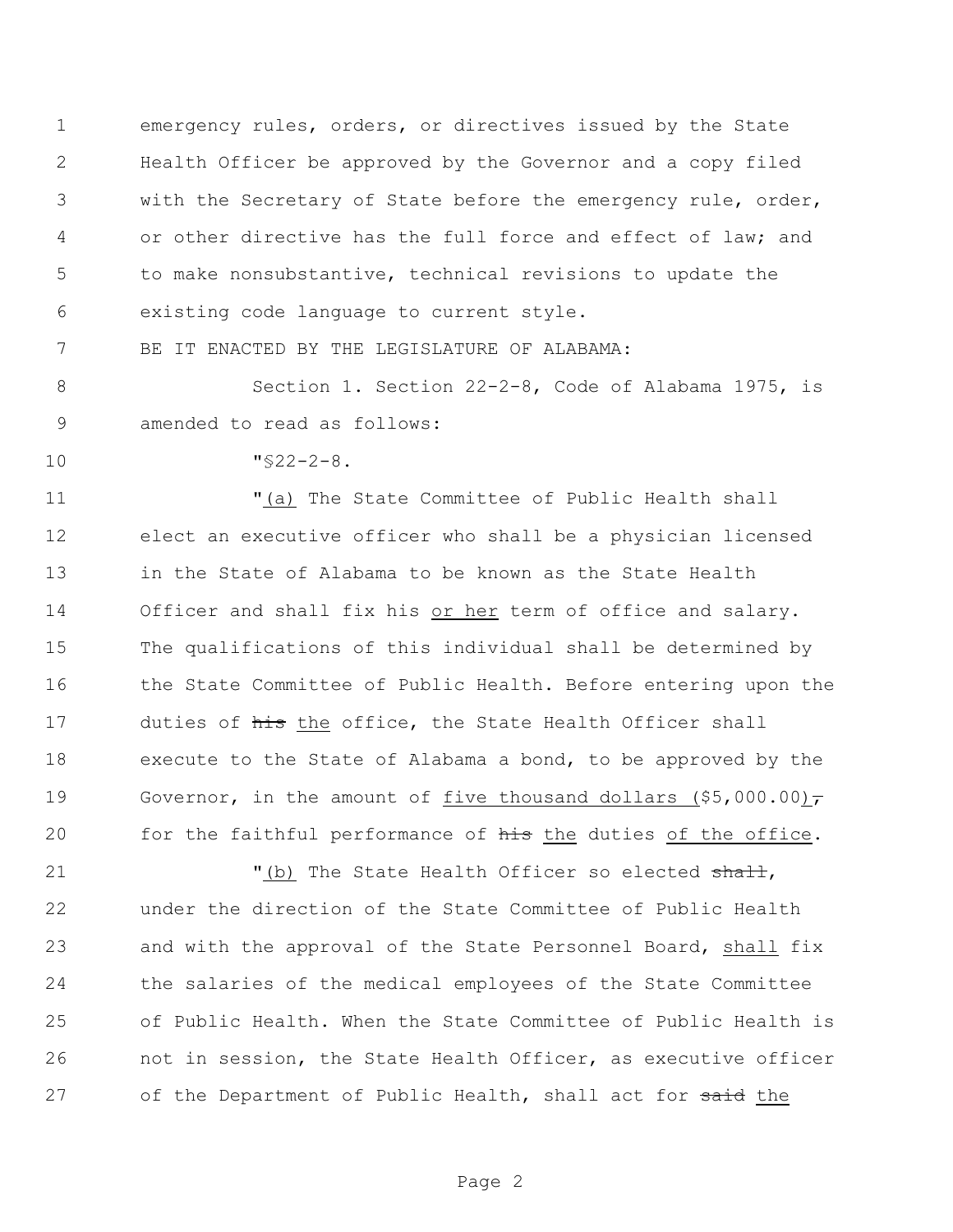1 committee and shall have and discharge all the prerogatives 2 and duties of said the committee. He The State Health Officer 3 shall report his or her actions to the committee at its next 4 meeting after such the action is taken, and such the action of 5 the State Health Officer shall then be subject to confirmation 6 or modification by the committee. The State Health Officer 7 shall exercise general supervision over county boards of 8 health and county health officers and promptly report to said 9 the county boards of health any delinquencies of official duty 10 on the part of said the county health officers which may come 11 to his or her knowledge., keep himself informed in regard to 12 all diseases which may be in danger of invading the state

13 "(c) The State Health Officer shall stay informed 14 with regard to an actual or potential outbreak of any disease 15 or pandemic affecting this state and, as far as authorized by 16 law, take prompt measures to prevent such invasions an 17 outbreak and keep the Governor and the Legislature informed as 18 to the health conditions prevailing in the state, especially 19 as to outbreaks of any of the diseases enumerated in Chapter 20 11 of this title, and submit to the Governor and Legislature 21 such recommendations as he or she deems proper to control 22 prevent, or minimize such outbreaks. an outbreak.

 "(d) Any emergency rule adopted pursuant to Section 41-22-5(b), order, or other directive issued by the State Health Officer which would restrict, limit, or otherwise burden the conduct of private citizens or businesses may not take effect unless and until the emergency rule, order, or